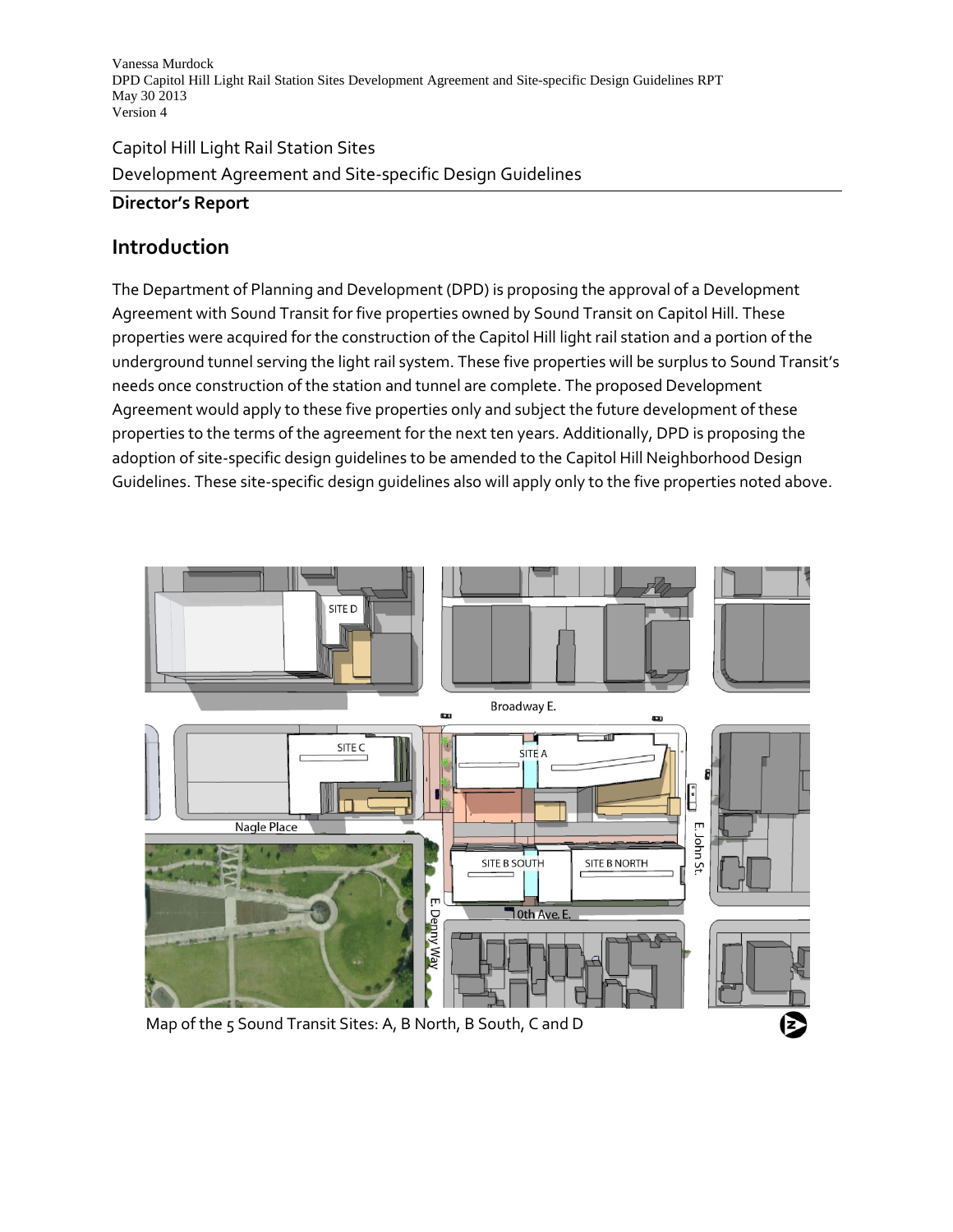# **Background**

Over the past several years, Capitol Hill community members have worked with Sound Transit staff and City of Seattle staff to articulate a vision of the redevelopment of the five Sound Transit owned sites in the immediate vicinity of the light rail station on Capitol Hill. In 2009, staff from both agencies met monthly with a Transit Oriented Subcommittee of the Capitol Hill Chamber of Commerce to outline probable areas of community interest in regards to the redevelopment of the properties. Sound Transit held three community forums that year to discuss potential components of the future redevelopment including housing, retail, street design and community space. In February 2010, the Chamber's subcommittee released a Recommendations report regarding the development and urban design of the sites. One of the recommendations in that report was for the City to develop in collaboration with the community and Sound Transit, an Urban Design Framework (UDF) for the immediate station area of the light rail station on Capitol Hill.

In the spring of 2010, the Chamber's subcommittee evolved into the Capitol Hill Champion, a joint venture of the Capitol Hill Chamber of Commerce and the Capitol Hill Community Council. Following a recommendation of the February 2010 report noted above, this joint committee continues to advocate for and Champion the community's vision of a redevelopment that will help transform Broadway into the heart of a transit oriented community serving and attracting the broad diversity of Capitol Hill residents, business owners and visitors

The UDF builds upon the work and discussions of the community to date, led by the City in partnership with the Capitol Hill Champion Steering Committee. Three workshops were convened between October 2010 and February 2011 to discuss the essential elements of the UDF – desired uses on the sites, design and scale of structures, and the programming and maintenance of publically accessible spaces in the redevelopment. The workshops were comprised of Capitol Hill Champion Steering committee members and other interested community members; as well as relevant City staff and Sound Transit staff.

Guiding principles of the Urban Design Framework are as follows:

*Community and sustainability*

Seize the unprecedented opportunity presented by the Sound Transit (ST) development parcels to provide an assembly of the highest quality buildings and public spaces capable of housing the diversity of uses identified by the community as priorities and the diversity of community members of Capitol Hill, improving the livability and quality of life in the neighborhood.

*Public participation*

Engage in an inclusive, open and on-going public participation process in the development and application of Urban Design Framework guidelines to the ST owned parcels. Continue to actively engage the Capitol Hill community in the physical space developed above the light rail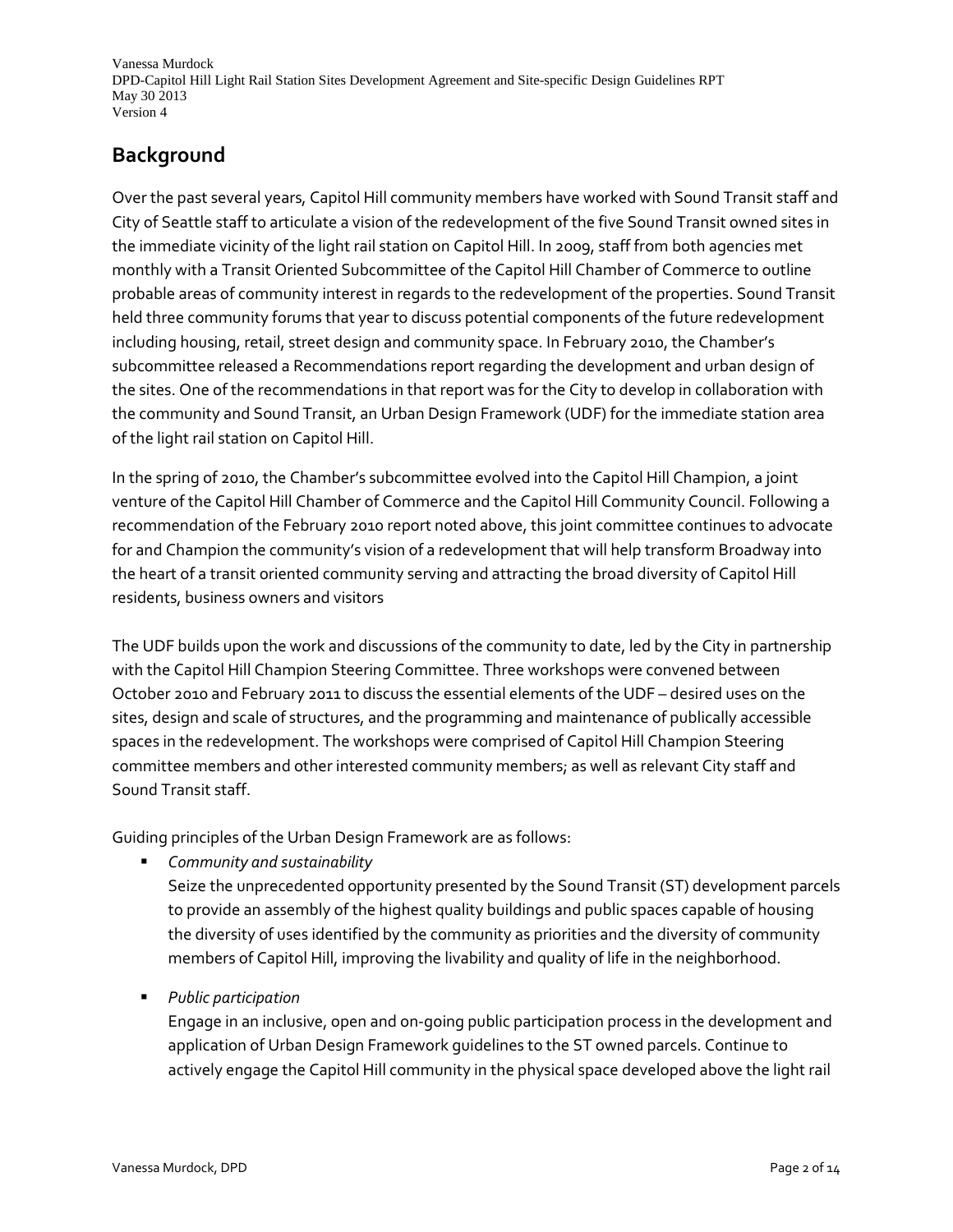facility through high quality and context-responsive design and innovative, inclusive programming of the public spaces.

*Program and design*

Seize upon this is a once-in-a-generation opportunity to shape the future of the Broadway retail district, create community-oriented public spaces around the station, and set the stage for high-quality architecture and urban development that can be a model for other Transit Oriented Development sites in the city.

- *Collaborative development projects of the highest quality* Collaboratively design the redevelopment. Respond to the neighborhood context while recognizing it will set the tone for future redevelopment along Broadway.
- *A plaza that becomes a civic heart of Capitol Hill* Design and program the plaza so that is attracts and sustains vibrant public life.
- *Affordable housing and business space* Provide residential and commercial spaces that meet the needs of a diversity of Capitol Hill residents.
- *A cultural center and community space* Pursue the inclusion of a community cultural /gathering space in the redevelopment.
- *Low ratio parking*

Provide a lower ratio of parking to residential units in recognition of the proximity to transit and neighborhood interest in encouraging alternative modes of transportation.

Key recommendations in the Urban Design Framework include:

*Uses*

- An ambitious goal for the inclusion of affordable housing  $-25%$  of total units available to individuals earning 80% Average Median Income (AMI) or below and 25 % of the total units made available to individuals earning at lower levels.
- An active and activated plaza on the main station block that contributes to place making and becomes a civic heart of the community.
- A preference for flexible retail spaces that can accommodate a collection of smaller businesses as well as a larger, destination retail tenant.
- **Inclusion of a cultural community center in the redevelopment open to all while** acknowledging the needs of the Lesbian Gay Bisexual Transgender Queer (LGBTQ) community.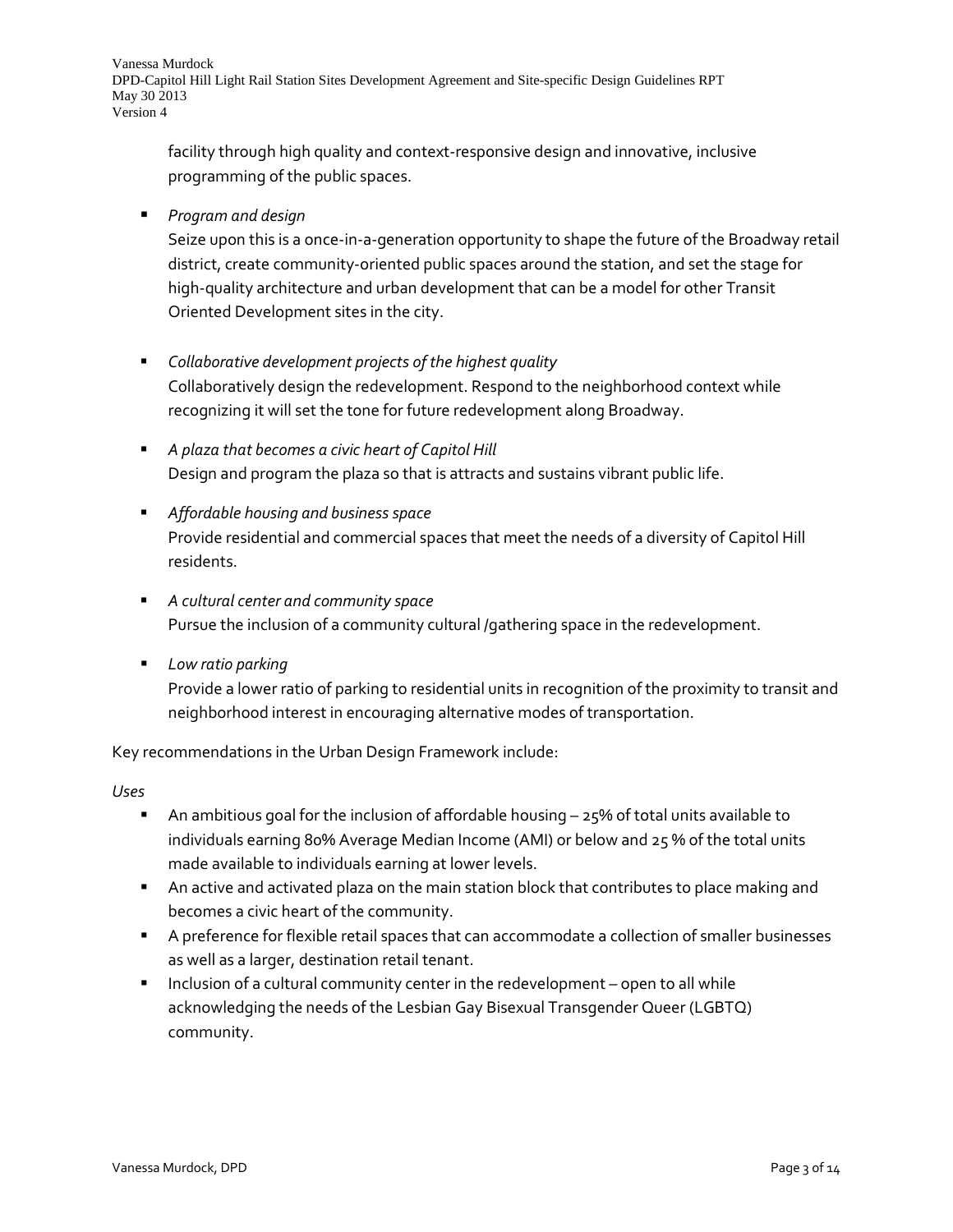#### *Design and Scale*

- **Breaking up the frontage along Broadway and 10<sup>th</sup> Avenue E. with mid block crossings that also** provide access to the plaza.
- **Designating E. Denny Way as a Festival Street.**
- Acknowledging the plaza as an entry to Cal Anderson Park and pursuing a civic design of the space.
- Acknowledging the station entry design as part of the overall context and responding accordingly.
- Scaling the buildings away from the plaza and E. Denny Way Festival Street so as to preserve as much solar access as practicable.

#### *Programming and Maintenance*

 Actively programming the plaza by an entity such as Broadway Business Improvement Association or Capitol Hill Chamber of Commerce to ensure a variety of programming that activates the space while respecting residences on-site and nearby. Recognizing the importance of and facilitating collaborative development. Preference stated for a Master Developer, absent which a mechanism to ensure collaboration and coordination of design and development.

A first draft of the UDF was published in March of 2011 for review by participants in the UDF development workshops (held October 2010 – February 2011). This draft was revised based upon the comments received and presented to the broader community in May 2011. Following a community meeting and public comment, City staff revised the draft based on public comments and finalized the Framework in October 2011.

The UDF offers development and design guidance for the five properties. The UDF is not a regulatory mechanism. It is intended to inform zoning, design, and other regulatory decisions necessary to implement the UDF. Two mechanisms were identified to help implement the UDF. Design guidance offered in the UDF would be implemented through site-specific design guidelines for the five properties that would supplement the Capitol Hill Design Guidelines. Development guidance offered in the UDF would be implemented through a Development Agreement between Sound Transit and the City. Legislation was passed by the City Council in September 2011 authorizing the Department of Planning and Development (DPD) to work with Sound Transit in preparing a Development Agreement for real property owned by a regional transit authority in the Capitol Hill Station Area Overlay District.

Following the completion of the UDF and the legislation authorizing a Development Agreement, City and Sound Transit staff began negotiating the terms of a Development Agreement that, if approved by both the City Council and Sound Transit Board, would define development controls for the station sites that vary otherwise applicable development regulations under current zoning, in order to achieve the community's goals outlined in the UDF, consistent with State RCW 36.70B.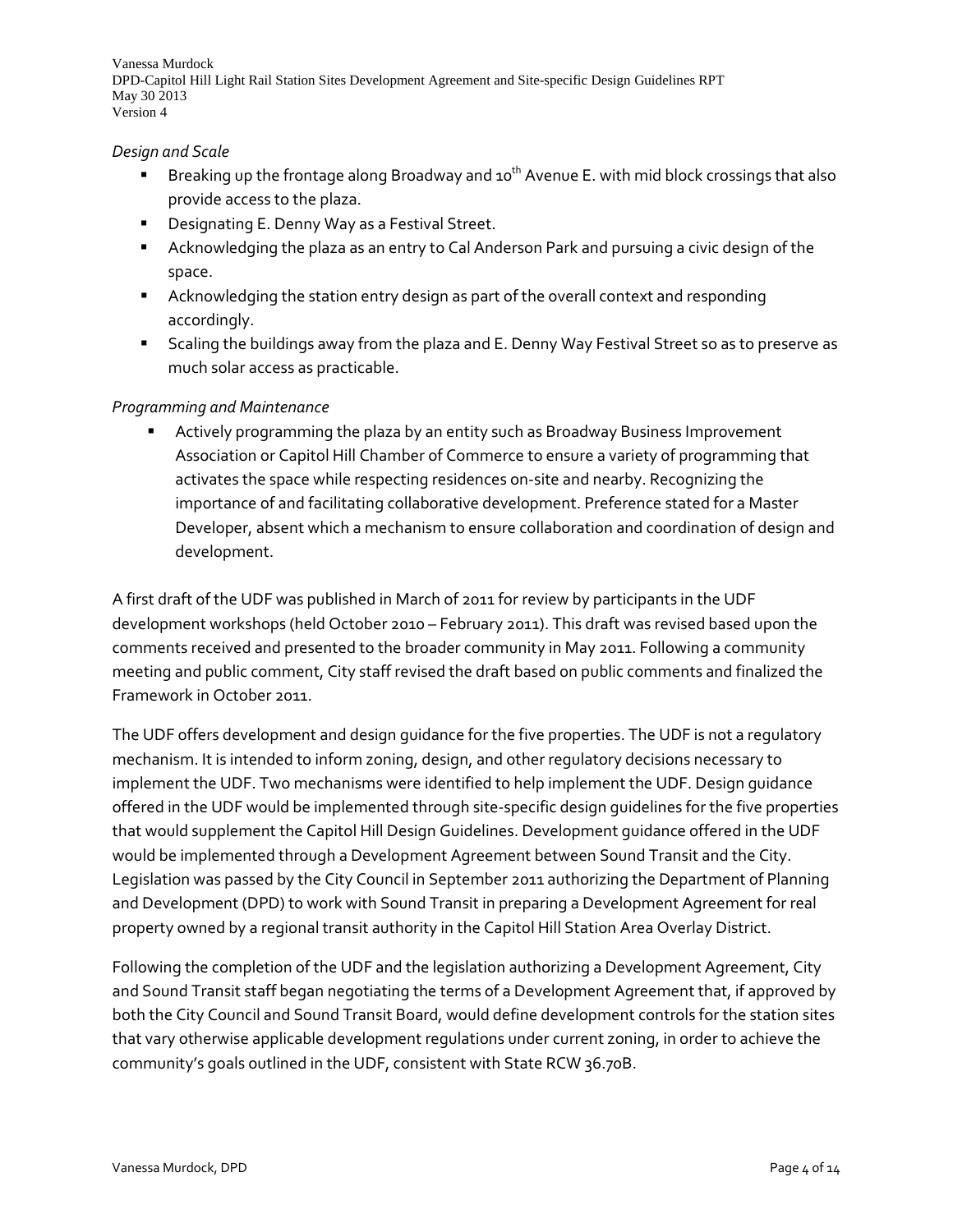#### *Current zoning*

The current zoning for the five properties subject to the proposed development agreement is Neighborhood Commercial. Neighborhood Commercial zoning encourages ground level commercial with residential above, but accommodates upper level office or commercial uses as well. There are no size limits for most uses. Additionally, half of the site on the west side of Broadway lies within the Seattle Central Community College Major Institutional Overlay. The sites fronting Broadway (Sites C and D) and Broadway E. (Site A) have a height limit of 65 feet as long as the top 25 feet are residential uses. These three sites also lie within lie within a Pedestrian zone. A Pedestrian zone is intended to preserve and encourage an intensely pedestrian-oriented, retail shopping district where non-auto modes of transportation, both to and from the district are strongly favored. Street level uses along designated principle pedestrian streets (in this case Broadway) are limited to pedestrian-oriented non residential uses that have the potential to animate the sidewalk environment such as retail, entertainment, restaurants and personal services. Uses not considered to be pedestrian oriented may not exceed 20% of the total façade. The two sites fronting 10<sup>th</sup> Avenue E. (Sites B North and B South) have a 40 foot height limit.

The site dimensions of the properties are as follows.

| A:       | 45,978 sq. ft. |
|----------|----------------|
| B North: | 17,158 sq. ft. |
| B South: | 16,699 sq. ft. |
| C:       | 17,231 sq. ft. |
| D.       | 10,423 sq. ft. |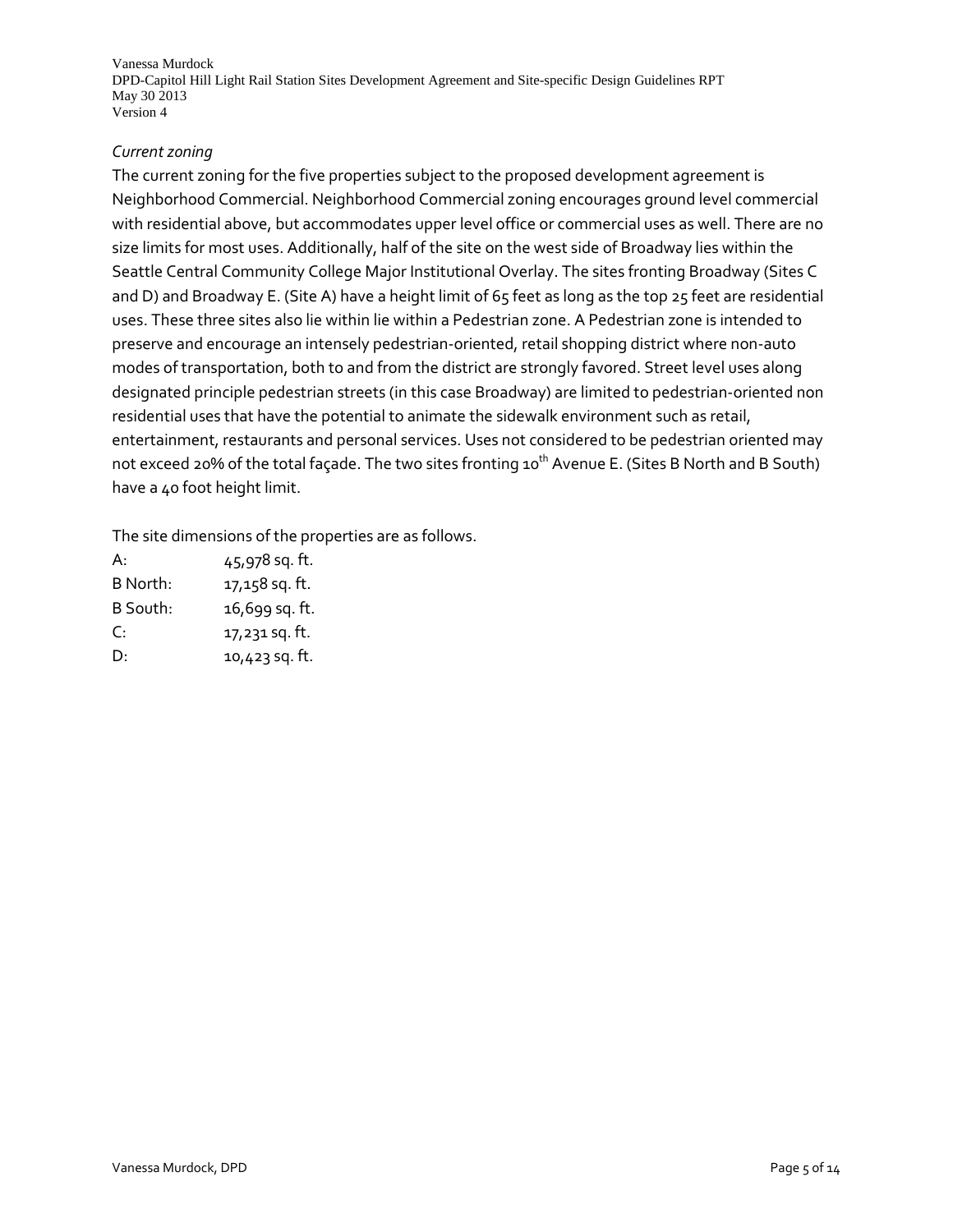## **Document 1: Development Agreement**

The Development Agreement between the City and Sound Transit establishes the design and development standards that will govern the redevelopment of the properties acquired by Sound Transit on Capitol Hill for the construction of the light rail station and a portion of the underground light rail system tunnel. Sites subject to the Development Agreement are noted below in the site map as sites A, B North, B South, C and D). The Development Agreement was preceded by a term sheet negotiated between City and Sound Transit staff, informed by the UDF. The term sheet describes the commitments of each party, informed by the UDF and including requirements Sound Transit will place on its properties as legal encumbrances, as well as City development standards that would not be otherwise applicable to the sites under existing zoning. The term sheet was signed by the Seattle Department of Planning and Development Director and the Sound Transit Chief Executive on October 5, 2012. The terms agreed upon have been incorporated into a Development Agreement between the City and Sound Transit. The Development Agreement will be legally binding for both parties for the redevelopment of the Capitol Hill light rail station sites, after approval and signature by both the City Council and Sound Transit Board.



Map of the 5 Sound Transit Sites: A, B North, B South, C and D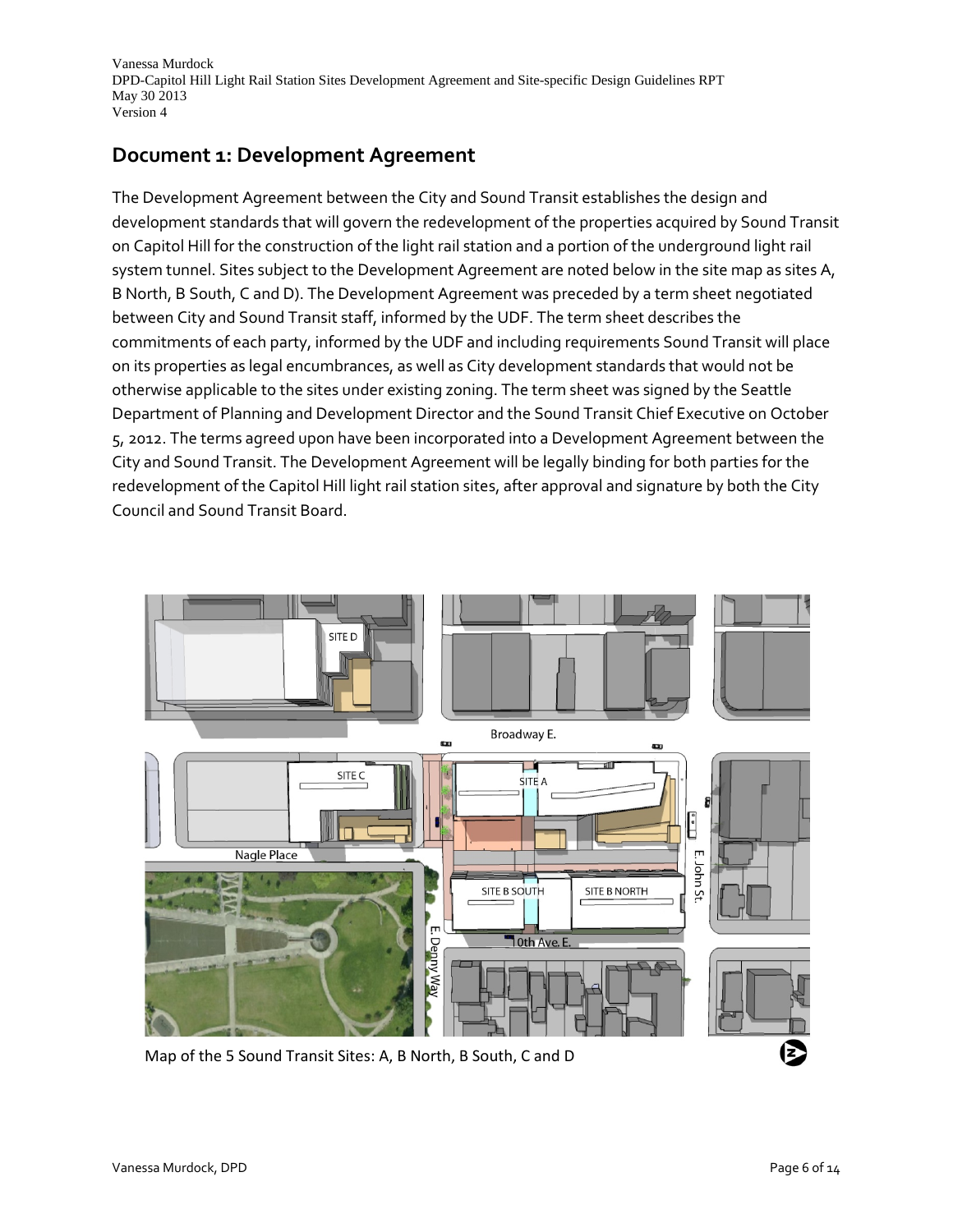Highlights of the Development Agreement include:

#### *Housing*

- An increase in height on all five sites; from 65' to 85' on sites A, C and D and from 40' to 85' on sites B North and B South. All sites will be built to a minimum height of  $74'11''$  and a maximum height of 85', except the southern portion of site D within the Seattle Central Community College Major Institution Overlay District (MIO) that has a height limit of 105 feet' for institutionally related development.
- A requirement that site B North be made available exclusively to a developer who commits to providing 100% affordable housing at or below 60% AMI on site B north.
- A requirement that the developers of all sites except B North participate in the City's Multifamily Tax Exemption Program. This program currently provides a tax exemption for developers committing to provide 20% of the total number of residential units as affordable to low and moderate income households, with the level of affordability related to the unit type; at or below 65% of median for studio units, at or below 75% of median for 1-bedroom units, and at or below 85% of median for 2-bedroom and larger units. Sound Transit will require these units remain affordable at these levels for a minimum of 12 years. The specific allocation of unit sizes and affordability levels would be subject to change if the MFTE Program requirements are updated, which Council is currently considering.
- In order to build to 85' on sites A, C and D, the developer must commit to an additional duration of affordability beyond 12 years, or to a greater percentage (above 20%) of affordable residential units.

## *Appraisals*

 All sites will be appraised at the allowed capacity of 85' with the exception of sites B North which will be appraised under the current height limit of 40'.

## *Amenity Areas*

- A required publically accessible plaza that will be available to entities and organizations seeking to conduct programmed public events such as the Broadway Farmers market.
- **P** Required pedestrian pass-throughs between Broadway E. and the plaza and  $10^{th}$  Ave E. and the plaza of a minimum 15 foot dimension.
- A required 12 foot setback from the southern property line of site A to create an overlook onto the E. Denny Way Festival Street.
- A requirement to provide 266 bike stalls on site.
- A requirement to provide a generous  $10^{th}$  Ave E. green streetscape.

## *Design Considerations*

 A required discernible visual break in building mass along site A's Broadway street frontage, that marks the location of the pedestrian pass-through, as determined through design review as long as intent is met.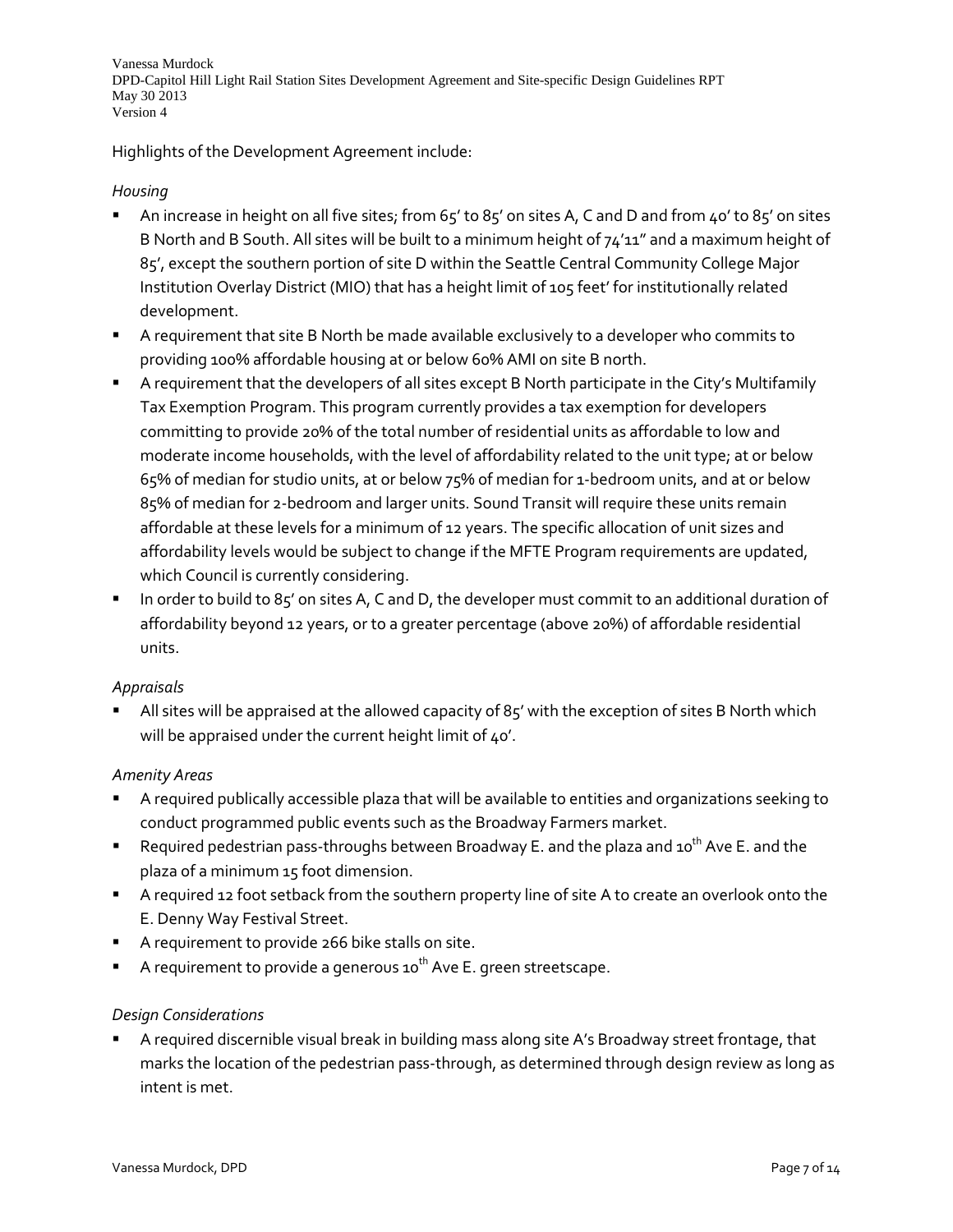- Required ground related housing on  $10^{th}$  Ave E. with stoops.
- Required upper level setback of five feet depth on the top two floors of any structure fronting E. Denny Way on site C .

#### *Sustainability and Green Factor*

- Ability to meet Green Factor requirements, per Seattle's Land Use Code, across all five sites as opposed to having to meet the required Green Factor score on each of the five sites. This results in a coordinated approach across all five sites with a unified design concept that complements Cal Anderson Park.
- Requirement to meet a combined Green Factor score of .302

#### *Automobile Parking*

- A maximum residential parking stall-to-unit ratio of 0.7.
- Requirements to unbundle parking costs from charged rent for affordable residential units.

#### *Modified Design Review*

- One alternative to the project proposal presented in the RFP process (as opposed to 2) required for submission to the Early Design Guidance meeting.
- **Two Design Review Board meetings, with a commitment to no more than three meetings total;** additional meetings at the request of the applicant. The commitment to no more than three meetings total demonstrates the Department's expeditious project review.

Sound Transit intends to make the five properties available for development through a competitive Request for Qualifications process. A Request for Proposals competitive short-list process will follow. Sound Transit's property disposition must follow the agency's disposition policies, in concert with Federal regulations and approval. The term sheet outlines certain components and characteristics of future development where Sound Transit has committed to award bonus points through the rating of the proposals they receive in response to their Request for Proposals; they are as follows:

- Proposals including additional affordable housing or a greater duration of affordable housing
- Proposals including a community center
- Proposals including LEED Gold and Platinum buildings
- Proposals including a demonstrated ability and commitment to design and build the Plaza to a high standard
- Proposals including unbundled parking rents from all residential units

The areas where bonus points will be awarded and the allocation of bonus points will be agreed to between Sound Transit and the DPD through a side agreement.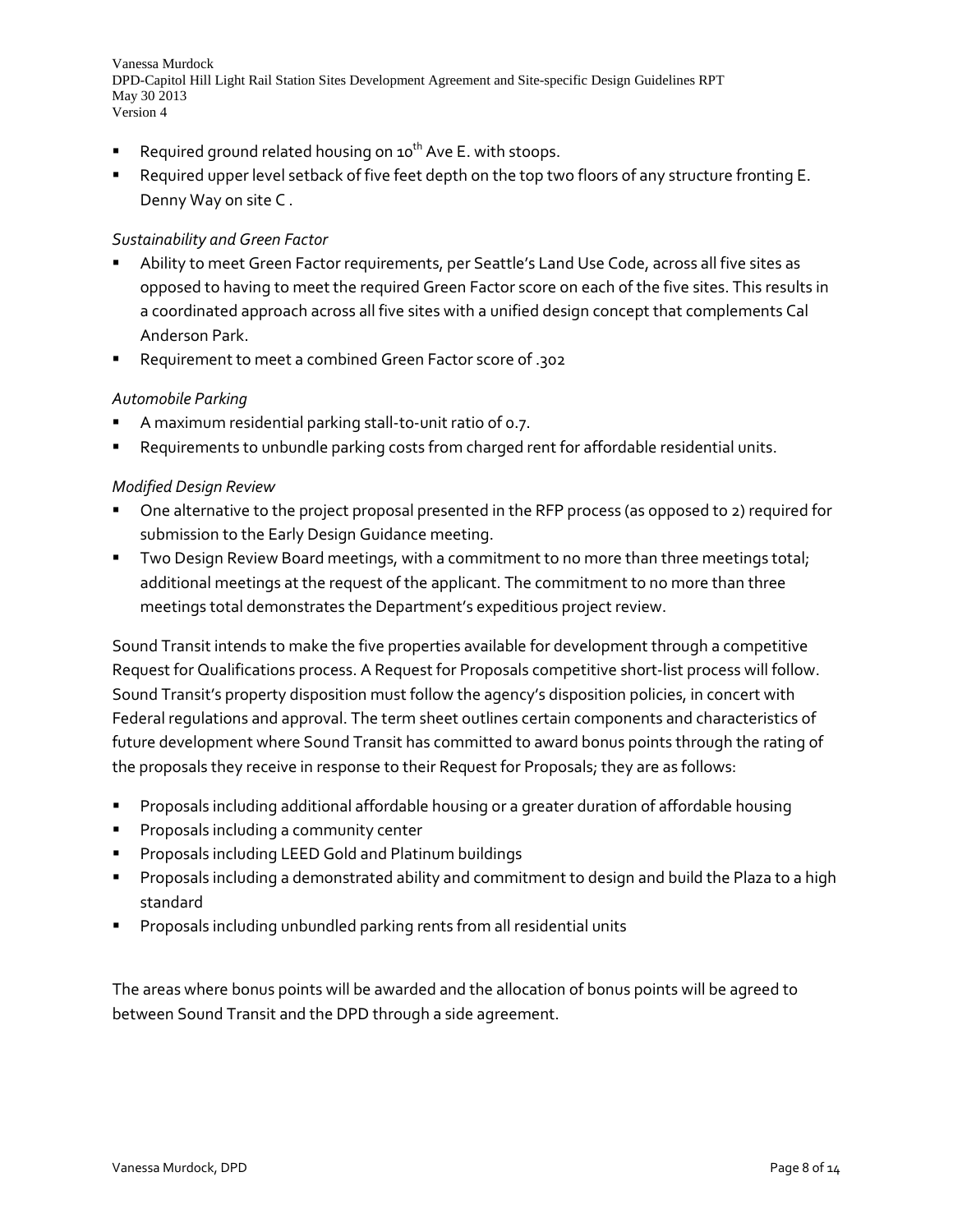# **Document 2: Site Specific Design Guidelines**

Site-specific design guidelines describe the design guidance offered in the UDF. If approved, these guidelines will be amended to the Capitol Hill Neighborhood Design Guidelines and apply specifically and solely to the Capitol Hill light rail station sites.

Site-specific design guidelines highlights include:

- Consider sustainable design opportunities on site such as:
	- Integrating new buildings and site with external direct heating/cooling system(s)
	- Incorporating building-integrated renewable energy generation, provide for potential expansion with adjacent properties
	- $\Box$  Providing individual, advanced meters for every residential unit
	- $\Box$  Providing publicly visible displays of energy use
	- $\Box$  Enhancing urban wildlife corridors by creating new habitat for insects and birds through design and plantings for green roofs, walls, and gardens. Maximize use of native species
	- Creating habitat through right-of-way improvements and/or integrated green roofs and walls
	- $\Box$  Providing publicly visible displays of water use
	- Providing shared site-wide systems for rain water harvesting, greywater reuse, blackwater processing/reuse, centralized shared water cisterns. Provide for potential expansion with adjacent properties.
	- Reducing flows into the municipal; water system through stormwater management of building green roofs and walls
- Design the Broadway E. façade of site A such that there is a discernible visual break in the building mass that marks the pedestrian pass through to the plaza and  $10^{th}$  Ave E. Consider the following:
	- □ An inviting entry feature such as cascading stair or terrace (especially Site A)
	- Commercial and retail uses that activate Broadway and that 'turn-the-corner' into the midblock crossing on Site A.
	- $\Box$  Using the mid-block crossing as a transition point of building character, scale or mass
- Consider design approaches that visually integrate the 10<sup>th</sup> Avenue E. frontage with the low-rise multifamily residential context to the east. Setbacks at the upper levels are a valuable method to help accomplish a scale compatible with that across the street.
- **Consider design approaches to the pedestrian pass throughs of Site A and Site B in a way that** draws the public into the proposed plaza.
- Consider design approaches that encourage vehicles to move slowly on the private street between E. Denny Way and E. John St. Consider including urban design elements and softening features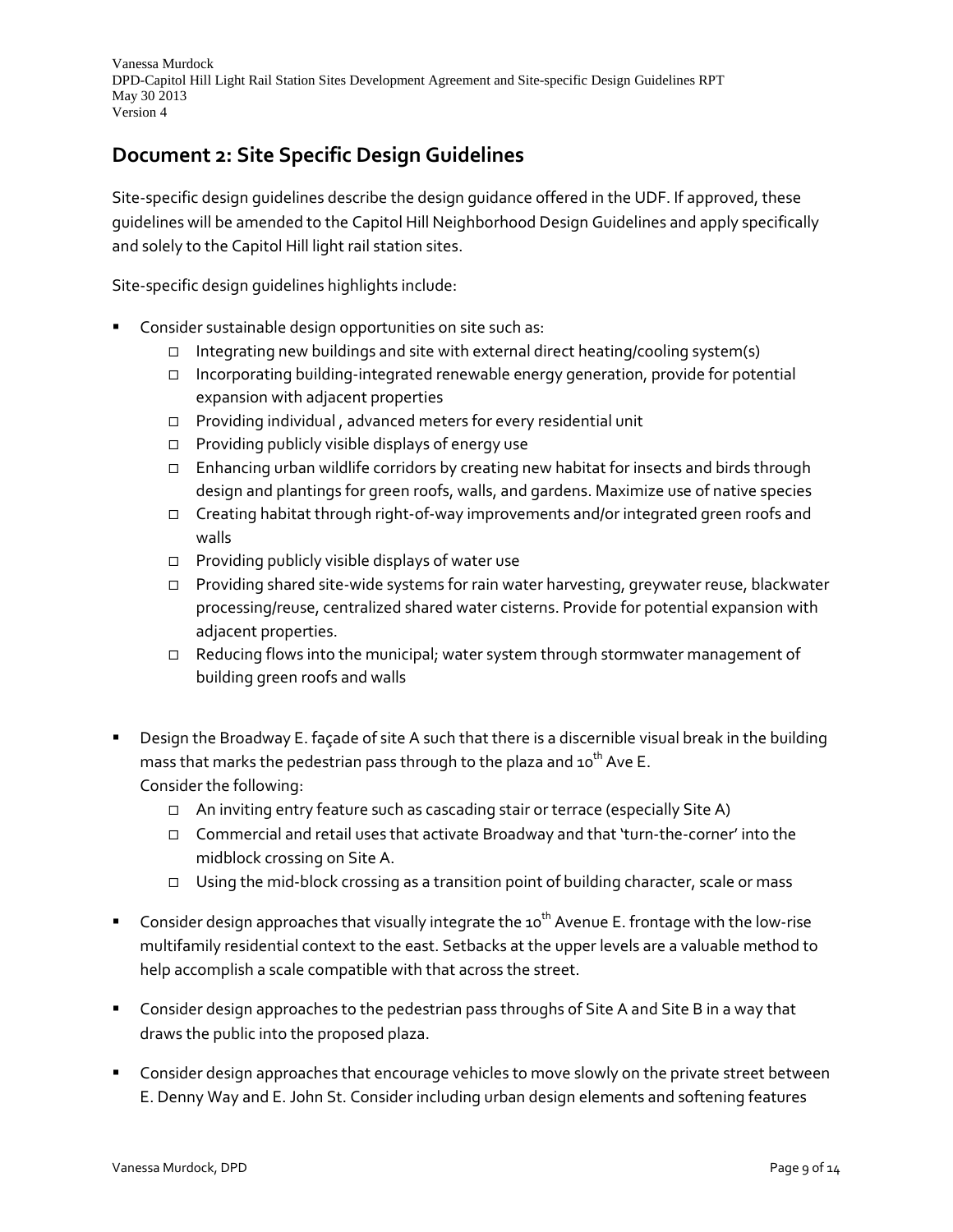such as pavement treatments, landscaping, lighting fixtures and other elements should be used to indicate the shared nature of the space.

- Consider an architectural concept that results in a functional design for all sites, with building forms that relate to each other yet have distinct design identities.
- Consider scaling the mass of buildings on sites A and C facing the Plaza and the E. Denny Way Festival Street so as to provide favorable sun and air exposure to the proposed plaza and Festival Street.
- Consider design approaches that visually integrate the base of the building on Site A with the north station entry. Consider extending design elements from the station into the design of the base of the building on Site A, especially at the corner of Broadway E. and E John Street as the building turns the corner onto Broadway E.
- **Consider the relationship of the proposed plaza to the surrounding buildings as well as to the E.** Denny Festival Street and Cal Anderson Park a primary design consideration – one that will orient and elevate the design quality of adjacent streets and building facades.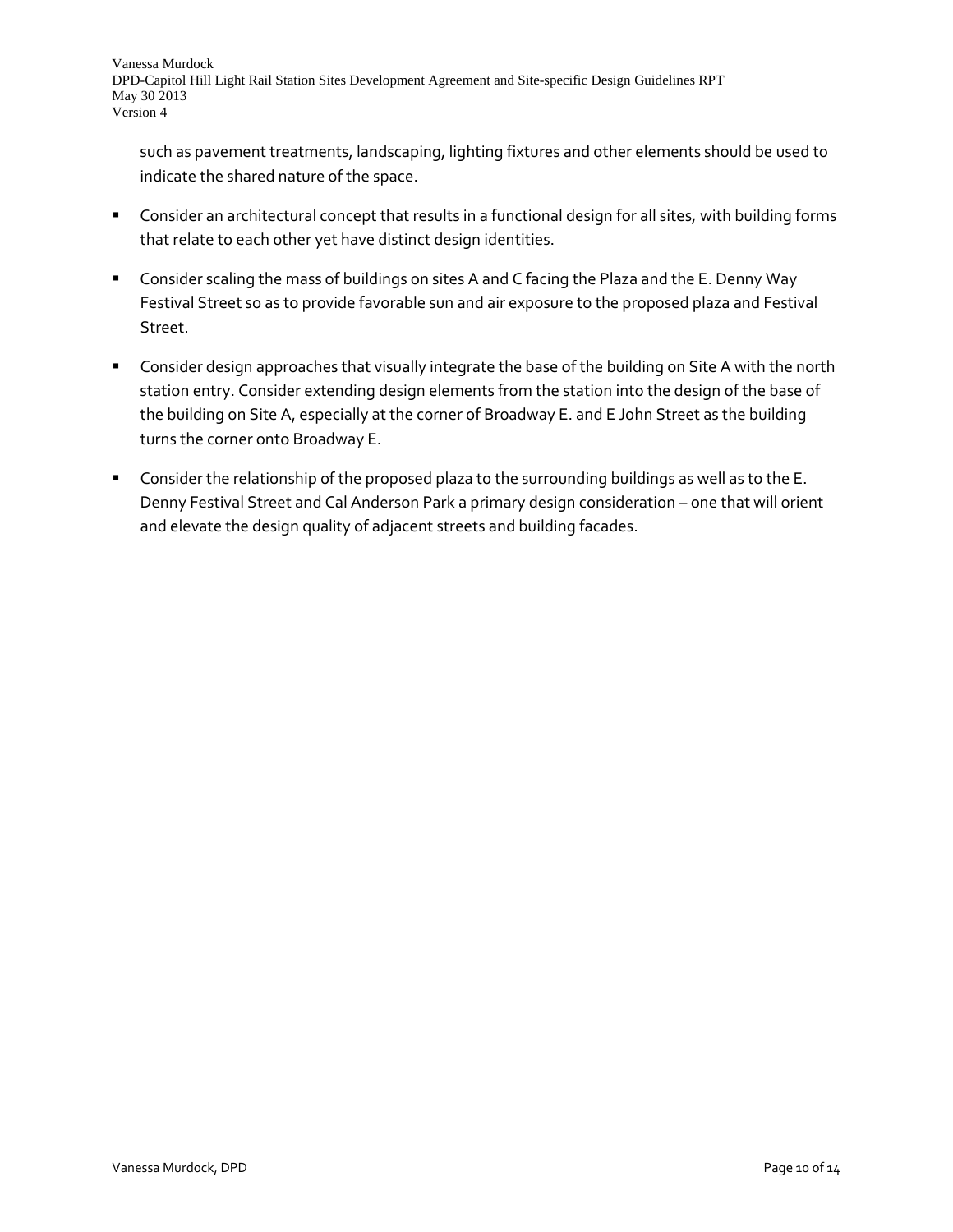## **Public Process and Comment**

Over a hundred people attended the September 24, 2012 public meeting on the Capitol Hill light rail station sites TOD term sheet and draft site-specific design guidelines. Public comment was invited between September 12 and October 3, 2012. This meeting built on the several years of public engagement and input around the UDF.

Overall, the majority of public comments received during this process supported both the term sheet and the City of Seattle and Sound Transit's process to date. Specific support was noted for the requirements for affordable and workforce housing, the height increases that allow for increased development capacity, green building requirements, and parking maximums and unbundling. Support for inclusion of a cultural/community center either with a specific Lesbian, Gay, Bisexual, Transgender, Queer (LGBTQ) emphasis or including LGBTQ activities and services in the redevelopment was also a common theme among many of the comments.

The following is a summary of comments received regarding specific issues.

#### *Housing*

Comments expressed significant support for requirements in the Term Sheet for affordable housing. In addition, some commented they would like to see the Term Sheet go further with depth and/or duration of affordability.

Most of the comments support an increase in height that allows for increased development capacity on the sites. However come comments expressed concern regarding the additional building height offered and the potential impacts on the plaza, Festival Street and neighborhood scale.

## *Community/Cultural Center:*

Strong support was expressed for inclusion of a cultural/community center and for it to have a LGBTQ focus. Some expressed support of a cultural/community center with LGBTQ activities/services included in the programming.

## *Amenity Areas:*

Comments supported the creation of the E. Denny Way Festival Street. A few comments spoke to further limiting vehicle traffic, while another spoke to including two-way traffic.

Comments received reinforced accommodation of the Broadway Farmer's Market in the plaza. While support remains for the plaza, some questions were asked and concerns raised regarding the programming and oversight of the plaza. Comments were received indicating the desire for art to be mandated in the plaza.

#### *Design Considerations*

Comments expressed support for the required setbacks included in the Term Sheet. Some questioned the adequacy of the setbacks and their ability to provide enough solar access to the plaza and festival street. Additional design strategies to ensure function al and appealing public spaces can be suggested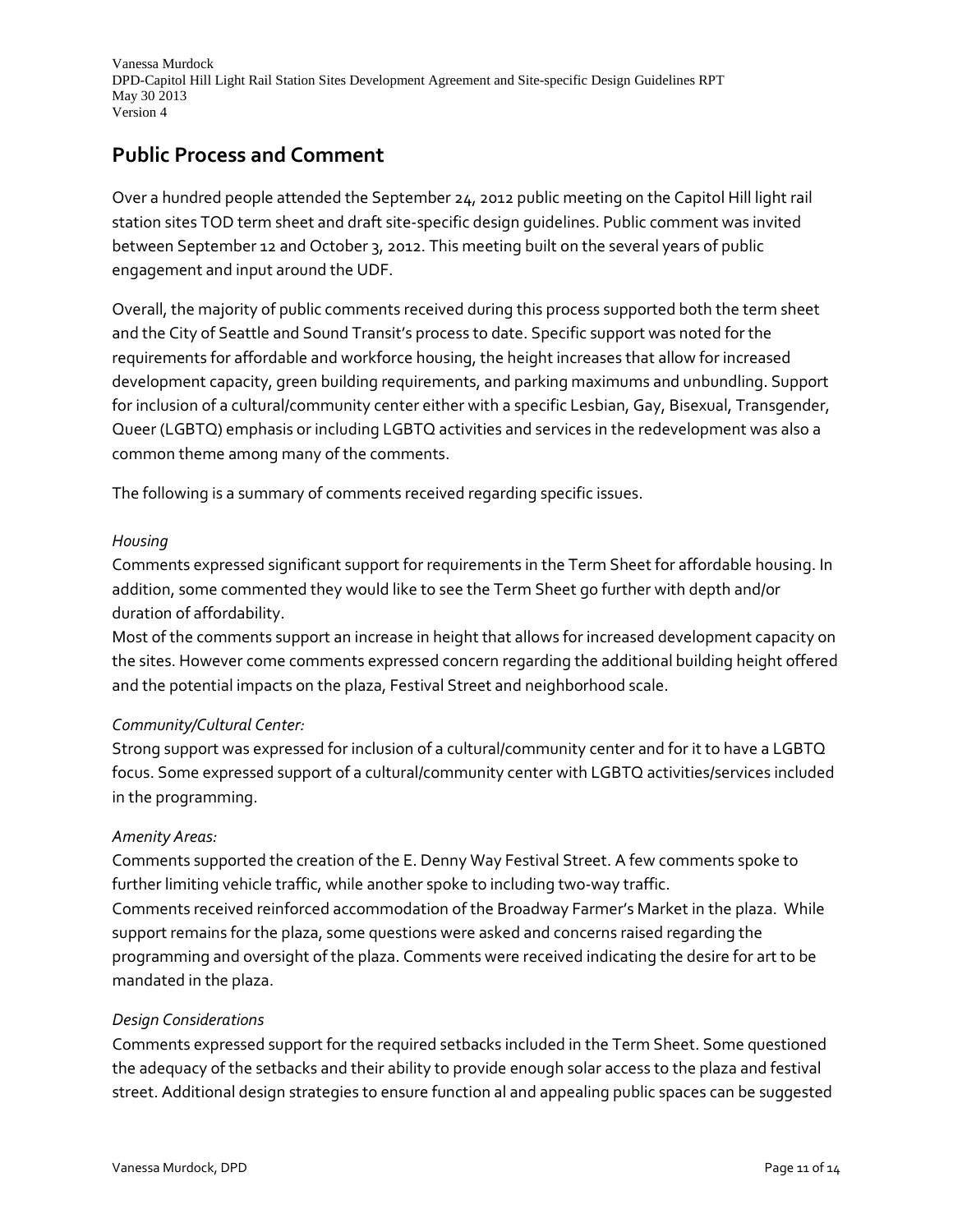through Design Review.

#### *Sustainability and Green Factor*

Comments support the requirements for green factor and sustainability. Some encouraged additional requirements for sustainable building practices and a stronger reference to the Capitol Hill Eco District.

#### *Automobile Parking*

Comments included general support for a maximum parking ratio of 0.7 automobile parking stall per residential unit and the unbundling of stalls from unit cost in the affordable units. Several comments encouraged requiring a lower auto parking ratio and unbundling auto parking from all residential unit costs across all sites. One comment encouraged accommodating scooters.

#### *Modified Design Review*

Comments encouraged maximum flexibility in order for future developers to further realize the community's vision. A few comments suggested clearer, less architectural language in the design guidelines.

## *Bonus points awarded through Sound Transit's property disposition process (Request for Qualifications followed by a Request for Proposals*)

Strong support was noted for the awarding of bonus points for proposals including additional affordable housing and/or a longer duration of affordability, a community center, and sustainable building practices,

#### **Additional Comment Themes**

#### *Master Developer*

Comments encourage the ability for a master developer to be equally competitive as individual proposers during the RFQ/RFP process by considering any master developer proposal in its entirety. Several believe greater community benefit can be achieved by this approach.

#### *Office Space*

Several comments encouraged flexibility in the permitted uses across the site beyond those solely residential.

#### *Retail*

Many comments spoke to the desire to provide incentives for developers to include flexible space that accommodates a range of sizes of local retail and small business. Several expressed a desire to have retail face and support the programming of the plaza and farmer's market.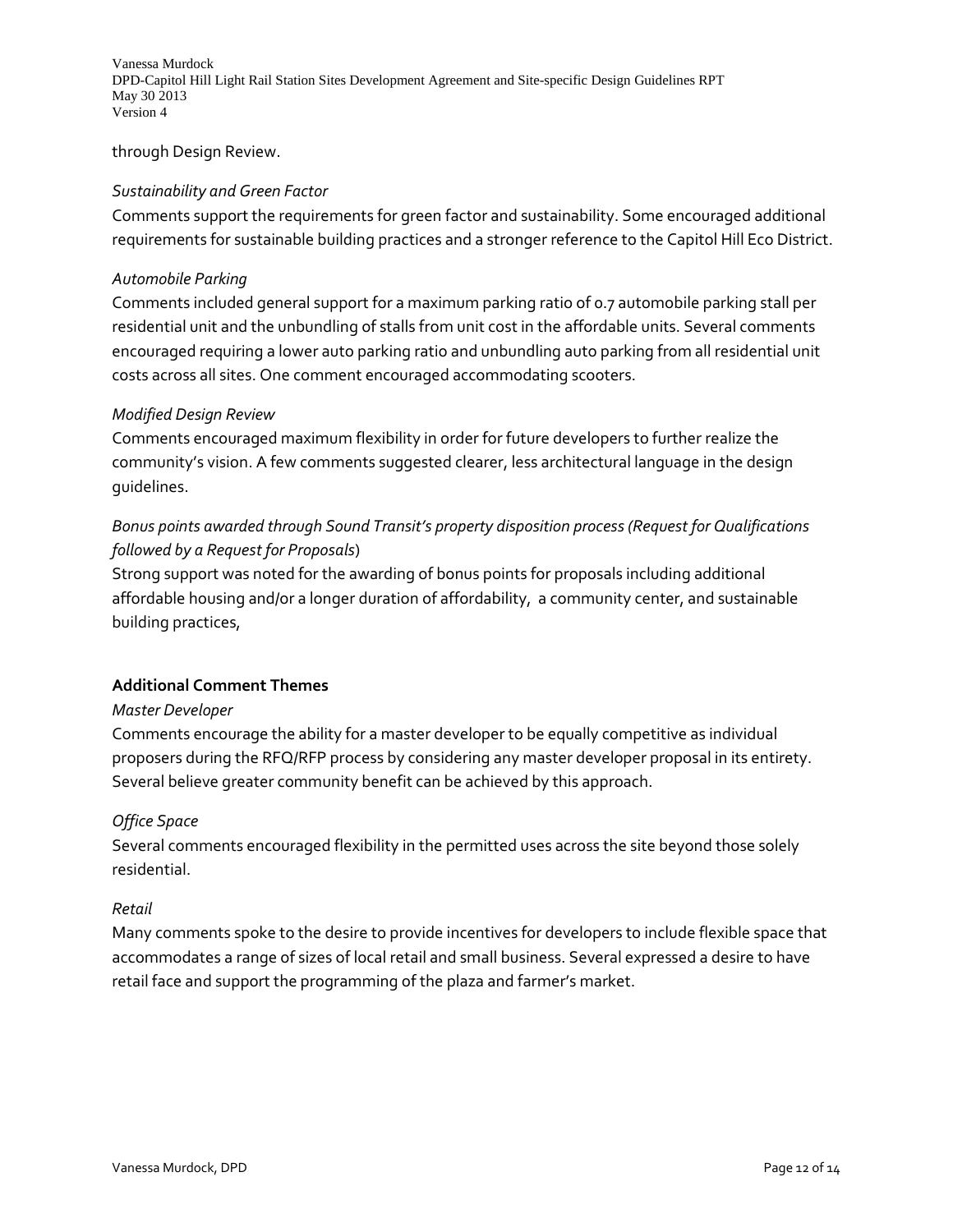# **Recommendation**

DPD recommends the approval of the proposed Development Agreement with Sound Transit and the adoption of the site-specific design guidelines that will supplement the Capitol Hill Neighborhood Design Guidelines. This recommendation is contingent upon a side agreement between Sound Transit and the DPD regarding the allocation of bonus points in Sound Transit's property disposition process for the properties subject to the Agreement being in place at the time of City Council consideration and action on the Agreement. DPD and ST staffs are developing that side agreement now and expect to make it available for discussion as part of Council's deliberations.